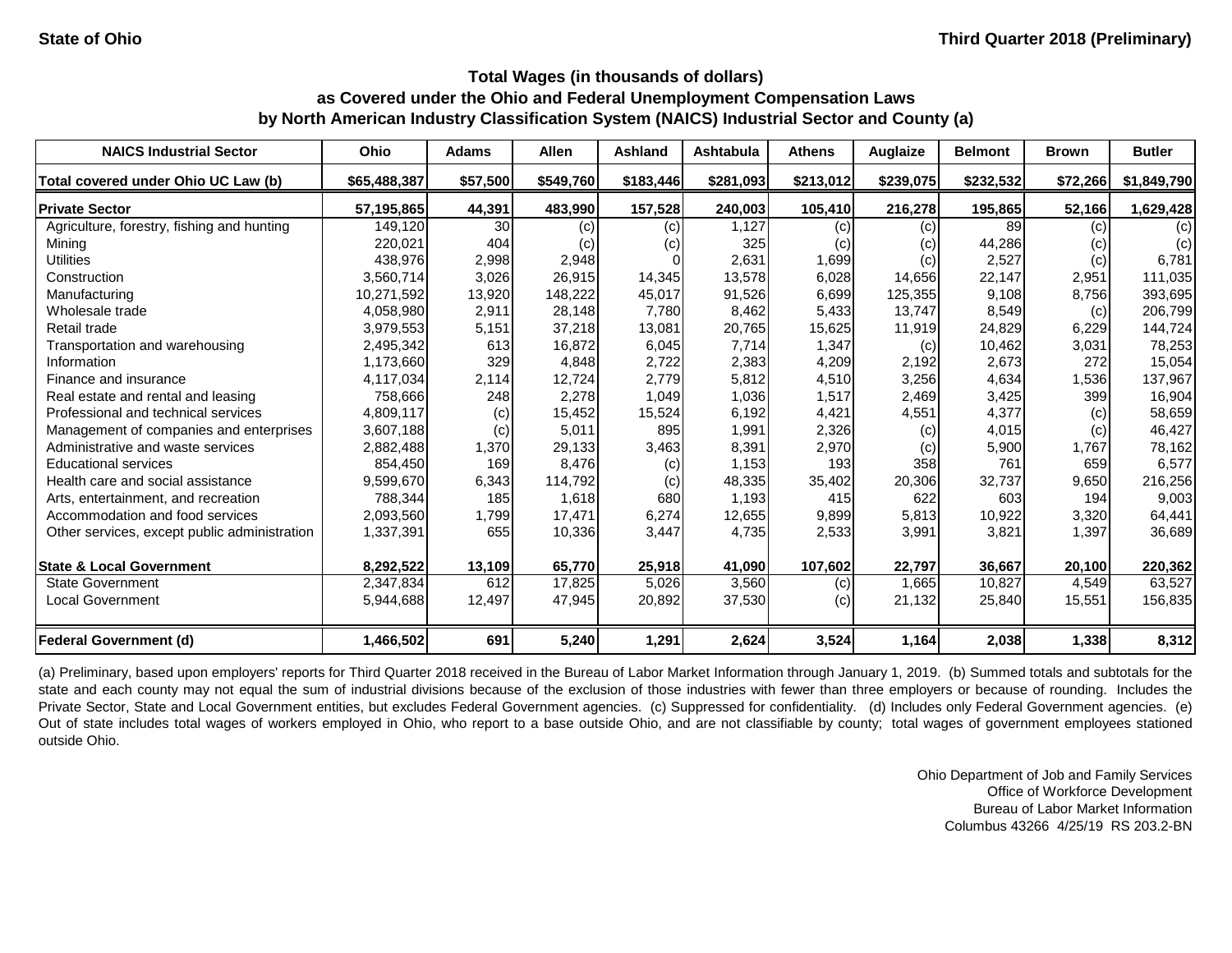| <b>NAICS Industrial Sector</b>               | Carroll  | Champaign | <b>Clark</b> | <b>Clermont</b> | <b>Clinton</b> | Columbiana | Coshocton | Crawford  | Cuyahoga    | <b>Darke</b> |
|----------------------------------------------|----------|-----------|--------------|-----------------|----------------|------------|-----------|-----------|-------------|--------------|
| Total covered under Ohio UC Law (b)          | \$55,505 | \$111,367 | \$472,010    | \$642,776       | \$202,513      | \$265,171  | \$97,102  | \$117,607 | \$9,694,263 | \$180,751    |
| <b>Private Sector</b>                        | 47,452   | 93,189    | 404,711      | 558,995         | 180,858        | 226,242    | 83,511    | 99,811    | 8,653,005   | 159,544      |
| Agriculture, forestry, fishing and hunting   | 71       | (c)       | 4,022        | (c)             | (c)            | 1,179      | 663       | (c)       | 1,440       | (c)          |
| Mining                                       | 1,307    | (c)       | 3,551        | (c)             | (c)            | 2,345      | 1,223     | (c)       | 7,076       | (c)          |
| <b>Utilities</b>                             | (c)      | (c)       | (c)          | 7,739           | (c)            | (c)        | 5,868     | (c)       | 32,438      | (c)          |
| Construction                                 | 5,558    | 3,719     | 13,204       | 42,394          | 3,588          | 12,956     | 3,902     | 4,930     | 369,028     | 11,504       |
| Manufacturing                                | 13,464   | 51,014    | 89,650       | 85,781          | 45,294         | 71,170     | 34,715    | 25,973    | 1,068,133   | 58,381       |
| Wholesale trade                              | (c)      | (c)       | (c)          | 34,475          | (c)            | (c)        | 1,493     | 5,109     | 610,816     | (c)          |
| Retail trade                                 | 4,981    | 6,182     | 35,427       | 69,250          | 10,468         | 24,986     | 6,937     | 8,228     | 438,131     | 12,151       |
| Transportation and warehousing               | 4,243    | 2,713     | 28,953       | 37,780          | 53,732         | 13,412     | 2,697     | (c)       | 261,432     | 13,204       |
| Information                                  | 302      | 812       | 1,659        | 24,504          | 9,258          | 1,736      | 570       | 498       | 192,438     | 879          |
| Finance and insurance                        | 760      | 2,229     | 29,997       | 39,909          | 5,298          | 5,647      | 2,206     | 7,249     | 839,001     | 6,879        |
| Real estate and rental and leasing           | 1,004    | 429       | 3,620        | 11,757          | 1,917          | 1,644      | 349       | 435       | 167,581     | 974          |
| Professional and technical services          | 2,065    | (c)       | 10,906       | 42,085          | 3,029          | 3,978      | (c)       | (c)       | 907,051     | 5,171        |
| Management of companies and enterprises      | $\Omega$ | (c)       | 20,693       | 13,768          | 4,828          | 2,207      | (c)       | (c)       | 598,909     | 212          |
| Administrative and waste services            | 1,970    | 2,248     | 16,601       | 27,809          | 3,509          | 11,090     | 1,967     | 2,732     | 429,476     | 5,028        |
| <b>Educational services</b>                  | (c)      | 1,548     | 6,999        | 2,802           | (c)            | 1,101      | 457       | (c)       | 208,897     | 263          |
| Health care and social assistance            | (c)      | 8,504     | 83,154       | 66,319          | (c)            | 43,439     | 14,026    | (c)       | 1,750,748   | 23,094       |
| Arts, entertainment, and recreation          | 431      | 526       | 1,900        | 5,104           | 1,082          | 1,027      | 433       | 270       | 284,694     | 905          |
| Accommodation and food services              | 2,028    | 2,134     | 17,817       | 29,126          | 4,649          | 8,555      | 2,223     | 4,091     | 291,672     | 3,389        |
| Other services, except public administration | 1,109    | 1,600     | 13,726       | 17,199          | 2,571          | 7,374      | 1,220     | 1,780     | 194,043     | 2,020        |
| <b>State &amp; Local Government</b>          | 8,053    | 18,178    | 67,299       | 83,781          | 21,655         | 38,929     | 13,591    | 17,796    | 1,041,258   | 21,207       |
| <b>State Government</b>                      | 561      | 796       | 2,606        | 9,566           | 2,428          | 3,811      | 699       | 2,370     | 79,514      | 684          |
| <b>Local Government</b>                      | 7,492    | 17,382    | 64,693       | 74,215          | 19,227         | 35,118     | 12,892    | 15,426    | 961,744     | 20,523       |
| <b>Federal Government (d)</b>                | 497      | 755       | 8,041        | 6,602           | 2,384          | 10,858     | 973       | 941       | 315,879     | 1,341        |

(a) Preliminary, based upon employers' reports for Third Quarter 2018 received in the Bureau of Labor Market Information through January 1, 2019. (b) Summed totals and subtotals for the state and each county may not equal the sum of industrial divisions because of the exclusion of those industries with fewer than three employers or because of rounding. Includes the Private Sector, State and Local Government entities, but excludes Federal Government agencies. (c) Suppressed for confidentiality. (d) Includes only Federal Government agencies. (e) Out of state includes total wages of workers employed in Ohio, who report to a base outside Ohio, and are not classifiable by county; total wages of government employees stationed outside Ohio.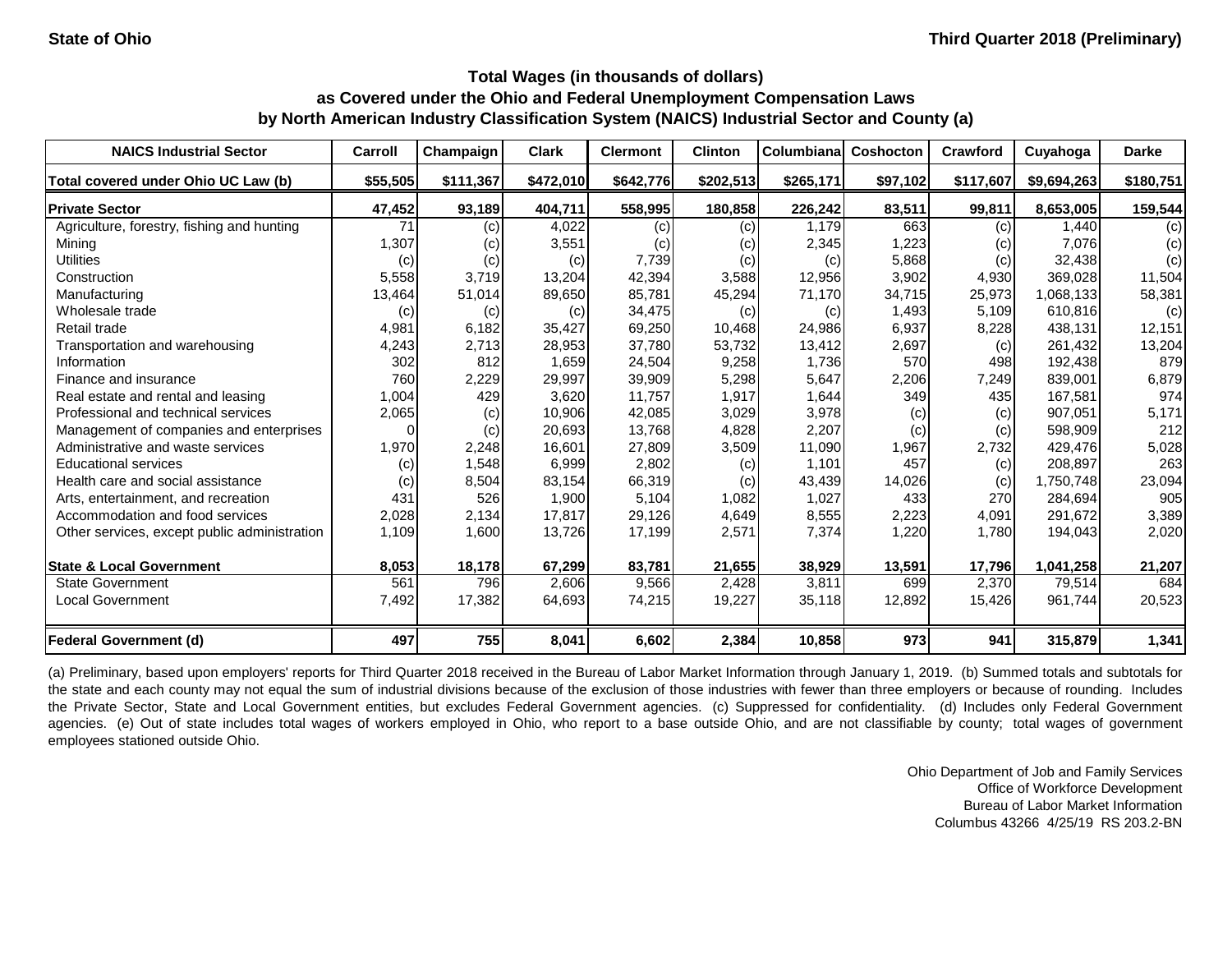| <b>NAICS Industrial Sector</b>               | <b>Defiance</b> | <b>Delaware</b> | <b>Erie</b> | <b>Fairfield</b> | <b>Fayette</b> | <b>Franklin</b> | <b>Fulton</b> | Gallia    | Geauga    | Greene    |
|----------------------------------------------|-----------------|-----------------|-------------|------------------|----------------|-----------------|---------------|-----------|-----------|-----------|
| Total covered under Ohio UC Law (b)          | \$161,780       | \$1,170,120     | \$362,608   | \$411,547        | \$100,974      | \$10,358,330    | \$201,104     | \$103,176 | \$381,239 | \$722,709 |
| <b>Private Sector</b>                        | 141,435         | 1,062,069       | 302,904     | 334,981          | 83,898         | 8,496,261       | 177,622       | 86,171    | 340,419   | 612,123   |
| Agriculture, forestry, fishing and hunting   | 2,395           | (c)             | (c)         | 509              | 1,081          | 4,503           | (c)           | (c)       | (c)       | (c)       |
| Mining                                       |                 | (c)             | (c)         | 70               |                | 6,071           | (c)           | (c)       | (C)       | (c)       |
| <b>Utilities</b>                             | (c)             | 3,119           | (c)         | 5,542            | (c)            | 83,801          | (c)           | 10,873    | (c)       | (c)       |
| Construction                                 | 4,246           | 56,567          | 13,786      | 31,507           | 4,907          | 471,556         | 13,498        | 5,241     | 34,161    | 19,266    |
| Manufacturing                                | 50,390          | 93,605          | 74,447      | 52,275           | 22,329         | 575,533         | 95,607        | 7,050     | 97,880    | 53,973    |
| Wholesale trade                              | (c)             | 42,044          | 13,879      | 12,332           | (c)            | 508,814         | 12,877        | 891       | 32,041    | 18,537    |
| Retail trade                                 | 15,265          | 82,859          | 31,178      | 41,272           | 13,627         | 530,391         | 10,148        | 9,007     | 30,754    | 69,871    |
| Transportation and warehousing               | 6,954           | 32,451          | (c)         | 9,744            | 11,483         | 615,317         | (c)           | 3,158     | (c)       | (c)       |
| Information                                  | 1,723           | 10,562          | 4,073       | 2,535            | 409            | 275,461         | 385           | 567       | 1,464     | 10,062    |
| Finance and insurance                        | 8,314           | 117,838         | 8,964       | 9,228            | 3,927          | 1,001,906       | 4,126         | 4,159     | 10,655    | 27,282    |
| Real estate and rental and leasing           | 642             | 10,824          | 2,238       | 4,806            | 348            | 154,437         | 836           | 261       | 1,941     | 5,452     |
| Professional and technical services          | (c)             | 109,406         | 6,631       | 12,164           | (c)            | 952,236         | (c)           | (c)       | 16,781    | 206,626   |
| Management of companies and enterprises      | (c)             | 246,108         | 3,013       | 4,103            | (c)            | 679,920         | (c)           | (c)       | 3,969     | 16,419    |
| Administrative and waste services            | 7,286           | 50,761          | 6,979       | 27,331           | 2,494          | 514,827         | 1,942         | 554       | 23,564    | 21,515    |
| <b>Educational services</b>                  | (c)             | 8,409           | 1,562       | 1,482            | (c)            | 142,198         | (c)           | (c)       | 5,565     | 17,758    |
| Health care and social assistance            | (c)             | 99,031          | 54,255      | 80,991           | (c)            | 1,354,257       | (c)           | (c)       | 45,015    | 81,378    |
| Arts, entertainment, and recreation          | 404             | 21,566          | 30,195      | 1,797            | 344            | 73,282          | 1,225         | 124       | 2,259     | 2,936     |
| Accommodation and food services              | 4,969           | 49,394          | 29,015      | 25,440           | 4,306          | 319,730         | 3,184         | 3,726     | 10,731    | 35,247    |
| Other services, except public administration | 3,113           | 24,056          | 5,766       | 11,854           | 1,955          | 232,023         | 2,497         | 2,578     | 10,563    | 10,748    |
| <b>State &amp; Local Government</b>          | 20,345          | 108,051         | 59,704      | 76,566           | 17,076         | 1,862,069       | 23,482        | 17,005    | 40,820    | 110,586   |
| State Government                             | 1,410           | 6,683           | 15,080      | 11,850           | 676            | 1,114,676       | 1,944         | 4,065     | 2,815     | (c)       |
| <b>Local Government</b>                      | 18,935          | 101,368         | 44,624      | 64,716           | 16,400         | 747,393         | 21,538        | 12,940    | 38,005    | (c)       |
| <b>Federal Government (d)</b>                | 1,104           | 3,496           | 4,366       | 3,526            | 605            | 240,630         | 1,081         | 806       | 1,249     | 304,947   |

(a) Preliminary, based upon employers' reports for Third Quarter 2018 received in the Bureau of Labor Market Information through January 1, 2019. (b) Summed totals and subtotals for the state and each county may not equal the sum of industrial divisions because of the exclusion of those industries with fewer than three employers or because of rounding. Includes the Private Sector, State and Local Government entities, but excludes Federal Government agencies. (c) Suppressed for confidentiality. (d) Includes only Federal Government agencies. (e) Out of state includes total wages of workers employed in Ohio, who report to a base outside Ohio, and are not classifiable by county; total wages of government employees stationed outside Ohio.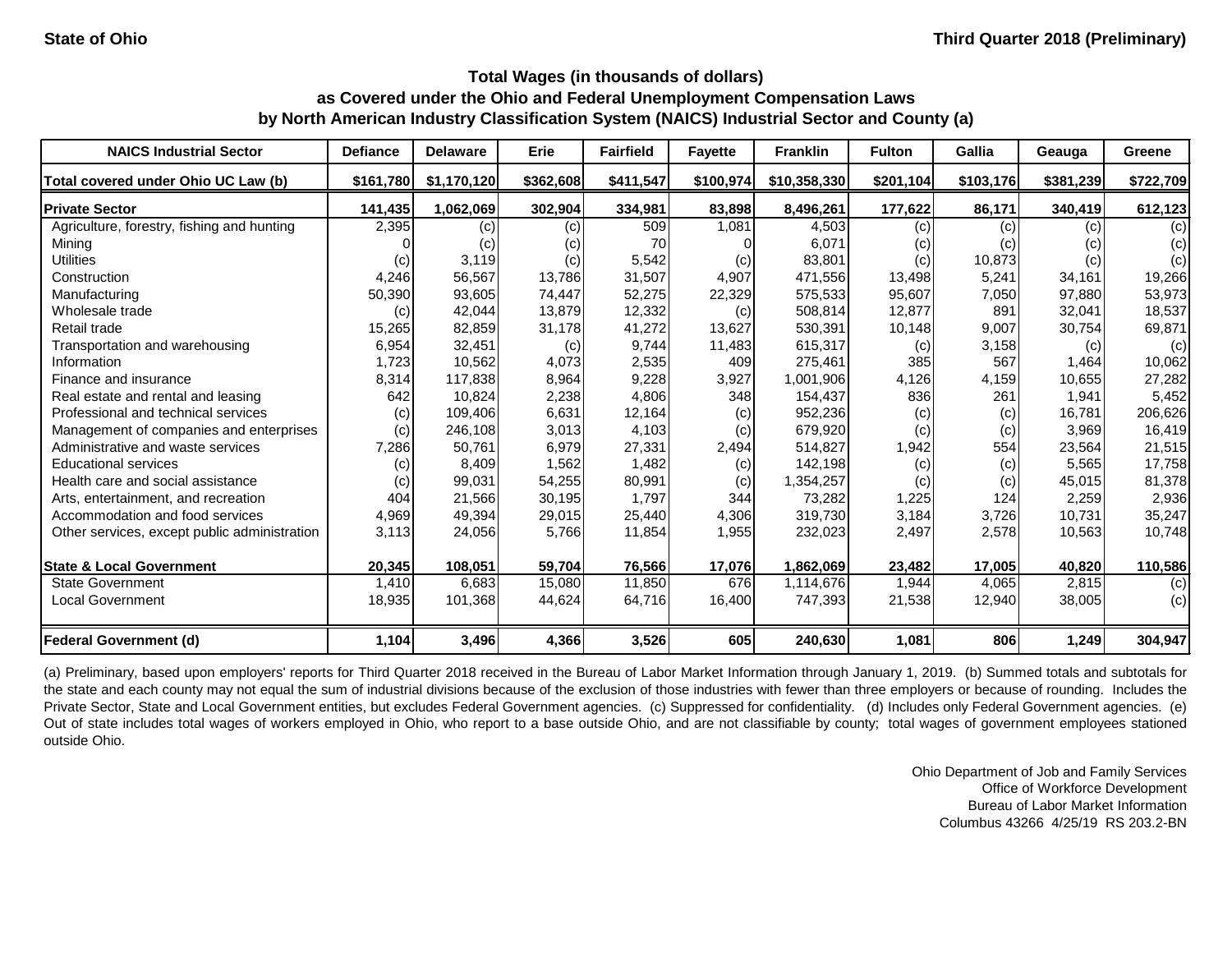| <b>NAICS Industrial Sector</b>               | <b>Guernsey</b> | Hamilton    | <b>Hancock</b> | <b>Hardin</b> | <b>Harrison</b> | <b>Henry</b> | Highland | <b>Hocking</b> | <b>Holmes</b> | <b>Huron</b> |
|----------------------------------------------|-----------------|-------------|----------------|---------------|-----------------|--------------|----------|----------------|---------------|--------------|
| Total covered under Ohio UC Law (b)          | \$158,794       | \$7,392,419 | \$527,128      | \$73,818      | \$45,506        | \$115,650    | \$92,322 | \$52,710       | \$200,638     | \$218,086    |
| <b>Private Sector</b>                        | 134,362         | 6,819,432   | 493,127        | 61,881        | 38,677          | 96,821       | 69,866   | 36,066         | 185,547       | 195,080      |
| Agriculture, forestry, fishing and hunting   | 314             | 2,829       | (c)            | (c)           | (c)             | (c)          | 304      | (c)            | 1,542         | (c)          |
| Mining                                       | 9,204           | 2,287       | (c)            | (c)           | (c)             | (c)          | 234      | (c)            | 636           | (c)          |
| <b>Utilities</b>                             | 1,157           | 32,802      | 2,119          | 953           | 1,614           | 349          | 1,006    | (c)            | 1,787         | (c)          |
| Construction                                 | 11,328          | 355,051     | 21,548         | 1,156         | 2,902           | 11,498       | 3,898    | 2,872          | 29,133        | 29,317       |
| Manufacturing                                | 35,914          | 1,018,819   | 154,775        | 21,822        | 9,747           | 46,775       | 20,200   | 9,180          | 81,045        | 68,943       |
| Wholesale trade                              | 6,426           | 416,778     | 23,010         | 2,608         | 2,446           | 2,770        | 2,365    | 835            | 10,051        | (c)          |
| Retail trade                                 | 10,353          | 313,324     | 28,156         | 4,999         | 1,482           | 5,992        | 11,029   | 4,984          | 18,768        | 13,564       |
| Transportation and warehousing               | 8,913           | 155,854     | 58,904         | 2,527         | 5,136           | 6,411        | 1,166    | (c)            | 9,348         | 10,977       |
| Information                                  | 597             | 159,090     | 3,703          | 261           | (c)             | 722          | 589      | 298            | 644           | 1,243        |
| Finance and insurance                        | 5,779           | 613,445     | 8,007          | 2,538         | 569             | 3,024        | 4,942    | 1,251          | 4,304         | 4,752        |
| Real estate and rental and leasing           | 805             | 108,215     | 3,947          | 293           | 1,055           | 614          | 469      | 1,110          | 473           | 1,235        |
| Professional and technical services          | 5,921           | 767,793     | 20,394         | 1,470         | (c)             | 984          | 789      | (c)            | 3,863         | (c)          |
| Management of companies and enterprises      | 70              | 705,699     | 57,684         | $\Omega$      | (c)             |              | 800      | (c)            | 588           | (c)          |
| Administrative and waste services            | 1,696           | 305,237     | 14,585         | 983           | 2,433           | 899          | 3,312    | 1,427          | 4,342         | 2,901        |
| <b>Educational services</b>                  | 270             | 91,818      | (c)            | (c)           |                 | 105          | 186      | (c)            | (c)           | 1,195        |
| Health care and social assistance            | 26,147          | 1,232,639   | (c)            | (c)           | 2,940           | 11,556       | 13,827   | (c)            | (c)           | 29,268       |
| Arts, entertainment, and recreation          | 293             | 165,628     | 1,270          | 158           | (c)             | 143          | 353      | 205            | 441           | 767          |
| Accommodation and food services              | 7,205           | 221,720     | 15,994         | 2,490         | (c)             | 2,094        | 2,777    | 4,529          | 6,590         | 5,948        |
| Other services, except public administration | 1,969           | 150,403     | 9,390          | 1,078         | (c)             | 1,529        | 1,621    | 1,328          | 2,920         | 5,577        |
|                                              |                 |             |                |               |                 |              |          |                |               |              |
| <b>State &amp; Local Government</b>          | 24,432          | 572,987     | 34,001         | 11,937        | 6,829           | 18,829       | 22,456   | 16,644         | 15,091        | 23,006       |
| <b>State Government</b>                      | 8,491           | 125,850     | 3,265          | 595           | 788             | 686          | 1,522    | 3,413          | 692           | 1,238        |
| <b>Local Government</b>                      | 15,941          | 447,137     | 30,736         | 11,342        | 6,041           | 18,143       | 20,934   | 13,231         | 14,399        | 21,768       |
| <b>Federal Government (d)</b>                | 1,589           | 168,444     | 2,243          | 767           | 587             | 857          | 1,136    | 494            | 806           | 1,563        |

(a) Preliminary, based upon employers' reports for Third Quarter 2018 received in the Bureau of Labor Market Information through January 1, 2019. (b) Summed totals and subtotals for the state and each county may not equal the sum of industrial divisions because of the exclusion of those industries with fewer than three employers or because of rounding. Includes the Private Sector, State and Local Government entities, but excludes Federal Government agencies. (c) Suppressed for confidentiality. (d) Includes only Federal Government agencies. (e) Out of state includes total wages of workers employed in Ohio, who report to a base outside Ohio, and are not classifiable by county; total wages of government employees stationed outside Ohio.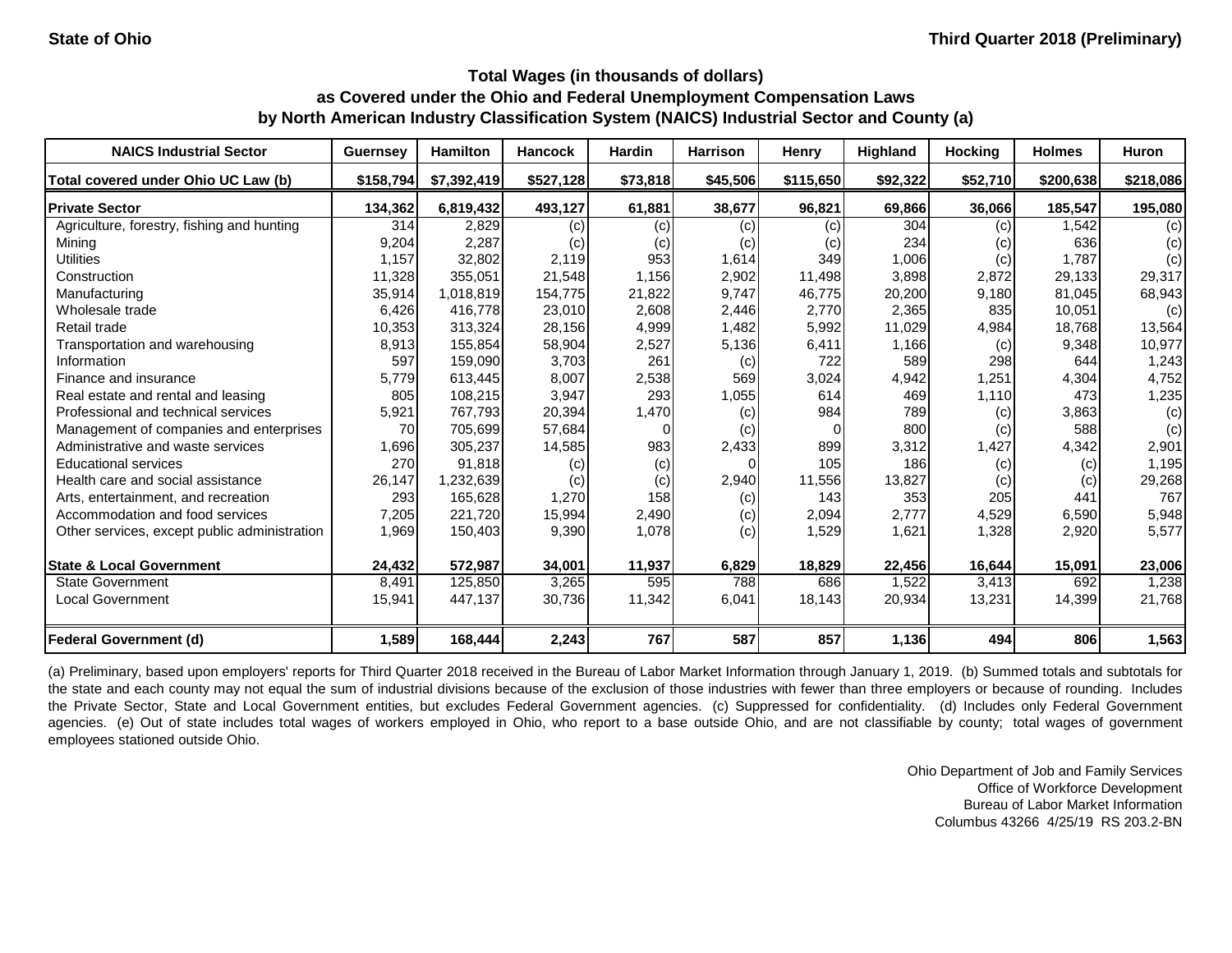| <b>NAICS Industrial Sector</b>               | <b>Jackson</b> | <b>Jefferson</b> | Knox      | Lake        | Lawrence  | Licking   | Logan     | Lorain      | Lucas       | <b>Madison</b> |
|----------------------------------------------|----------------|------------------|-----------|-------------|-----------|-----------|-----------|-------------|-------------|----------------|
| Total covered under Ohio UC Law (b)          | \$89,422       | \$209,460        | \$214,922 | \$1,040,677 | \$107,536 | \$620,432 | \$216,116 | \$1,022,629 | \$2,445,225 | \$188,354      |
| <b>Private Sector</b>                        | 74,525         | 179,982          | 190,668   | 920,433     | 82,131    | 525,193   | 195,247   | 855,002     | 2,091,992   | 145,122        |
| Agriculture, forestry, fishing and hunting   | 234            |                  | 847       | 6,883       |           | 7,649     | 930       | (c)         | 2,757       | 2,132          |
| Mining                                       | 352            | 676              | 1,050     | 3,505       | (c)       | 790       | 435       | (c)         | 3,715       | $\Omega$       |
| <b>Utilities</b>                             | 860            | 20,628           | 855       | 23,326      | 1,632     | 4,690     | 553       | 5,147       | 9,407       | $\Omega$       |
| Construction                                 | 4,882          | 16,399           | 18,625    | 58,609      | 12,107    | 35,569    | 8,055     | 54,773      | 135,667     | 6,337          |
| Manufacturing                                | 30,580         | 23,739           | 72,561    | 326,712     | (c)       | 98,190    | 82,960    | 247,877     | 400,234     | 50,401         |
| Wholesale trade                              | 1,707          | 5,375            | 5,725     | 52,927      | 2,510     | 20,004    | 4,606     | 49,279      | 99,931      | 5,032          |
| Retail trade                                 | 8,274          | 17,710           | 12,896    | 82,536      | 10,529    | 53,062    | 10,850    | 81,021      | 163,354     | 13,542         |
| Transportation and warehousing               | 1,793          | 13,656           | 3,074     | 11,117      | 7,532     | 56,009    | 28,735    | 24,782      | 78,577      | 30,542         |
| Information                                  | 475            | 2,842            | 1,510     | 10,891      | 797       | 2,876     | 674       | 7,104       | 19,406      | 425            |
| Finance and insurance                        | 2,471          | 3,886            | 4,388     | 20,706      | 2,353     | 38,363    | 3,757     | 26,949      | 86,654      | 1,543          |
| Real estate and rental and leasing           | 451            | 1,729            | 1,377     | 9,706       | 4,267     | 4,287     | 1,588     | 7,079       | 27,602      | 495            |
| Professional and technical services          | 909            | (c)              | 3,667     | 44,637      | 1,738     | 33,586    | (c)       | 35,606      | 127,346     | (c)            |
| Management of companies and enterprises      | 294            | (c)              | 1,016     | 25,559      | 1,080     | 14,905    | (c)       | 28,720      | 137,875     | (c)            |
| Administrative and waste services            | 3,764          | 9,166            | 6,787     | 42,599      | 3,290     | 20,281    | 11,334    | 49,829      | 106,224     | 7,152          |
| <b>Educational services</b>                  | (c)            | (c)              | 15,141    | 9,435       | 248       | 14,031    | 55        | 27,594      | 25,117      | (c)            |
| Health care and social assistance            | (c)            | (c)              | 30,384    | 122,402     | 20,808    | 76,148    | 19,770    | 136,679     | 516,749     | (c)            |
| Arts, entertainment, and recreation          | 117            | 2,020            | 637       | 6,077       | 165       | 3,774     | 919       | 7,343       | 23,729      | 211            |
| Accommodation and food services              | 3,173          | 6,234            | 6,823     | 40,414      | 4,496     | 21,104    | 5,203     | 36,795      | 81,947      | 5,203          |
| Other services, except public administration | 983            | 3,163            | 3,302     | 22,393      | 1,839     | 19,875    | 3,773     | 21,016      | 45,700      | 1,051          |
| <b>State &amp; Local Government</b>          | 14,897         | 29,478           | 24,254    | 120,244     | 25,405    | 95,239    | 20,869    | 167,627     | 353,233     | 43,232         |
| <b>State Government</b>                      | 2,664          | 1,197            | 4,381     | 1,512       | 2,665     | 19,072    | 1,091     | 20,792      | 126,081     | 24,178         |
| <b>Local Government</b>                      | 12,233         | 28,281           | 19,873    | 118,732     | 22,740    | 76,167    | 19,778    | 146,835     | 227,152     | 19,054         |
| <b>Federal Government (d)</b>                | 862            | 2,151            | 1,407     | 7,042       | 1,704     | 6,032     | 1,981     | 31,287      | 29,721      | 1,033          |

(a) Preliminary, based upon employers' reports for Third Quarter 2018 received in the Bureau of Labor Market Information through January 1, 2019. (b) Summed totals and subtotals for the state and each county may not equal the sum of industrial divisions because of the exclusion of those industries with fewer than three employers or because of rounding. Includes the Private Sector, State and Local Government entities, but excludes Federal Government agencies. (c) Suppressed for confidentiality. (d) Includes only Federal Government agencies. (e) Out of state includes total wages of workers employed in Ohio, who report to a base outside Ohio, and are not classifiable by county; total wages of government employees stationed outside Ohio.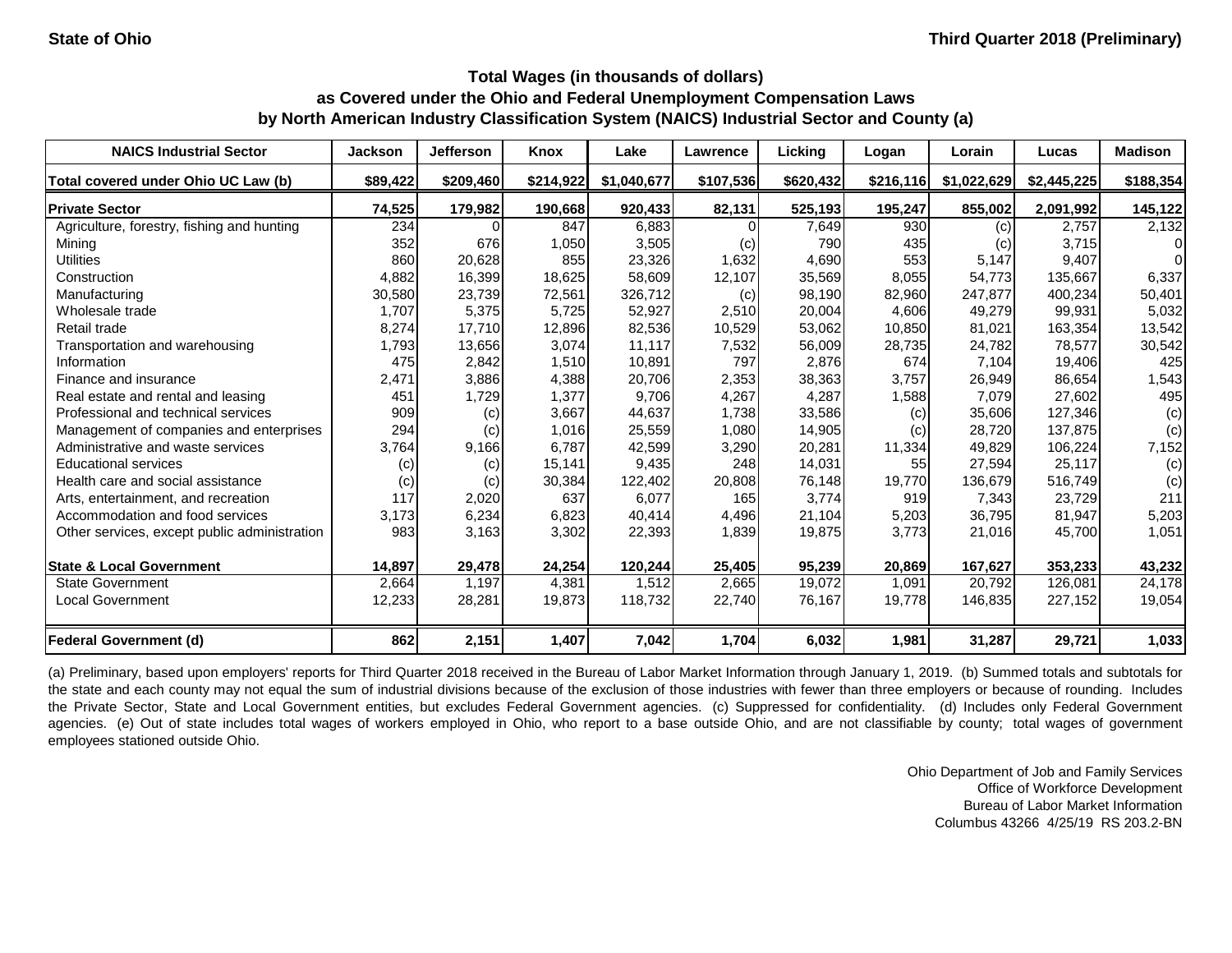| <b>NAICS Industrial Sector</b>               | <b>Mahoning</b> | <b>Marion</b> | <b>Medina</b> | <b>Meigs</b> | <b>Mercer</b> | Miami     | <b>Monroe</b> | Montgomery  | Morgan   | <b>Morrow</b> |
|----------------------------------------------|-----------------|---------------|---------------|--------------|---------------|-----------|---------------|-------------|----------|---------------|
| Total covered under Ohio UC Law (b)          | \$928,037       | \$254,699     | \$664,391     | \$27,601     | \$199,553     | \$428,827 | \$24,407      | \$2,894,398 | \$25,393 | \$47,027      |
| <b>Private Sector</b>                        | 789,030         | 212,181       | 586,562       | 18,756       | 174,522       | 375,419   | 17,226        | 2,569,078   | 19,724   | 33,402        |
| Agriculture, forestry, fishing and hunting   | 1,479           | (c)           | 1,090         | (c)          | (c)           | 736       | (c)           | 1,930       | (c)      | 305           |
| Mining                                       | 2,039           | (c)           | 155           | (c)          | (c)           | 832       | 1,582         | 1,484       | (c)      | 185           |
| <b>Utilities</b>                             | 7,262           | 2,502         | 1,429         | 732          | (c)           | (c)       | 873           | 16,548      | 390      | (c)           |
| Construction                                 | 80,032          | 7,685         | 60,997        | 2,418        | 13,189        | 23,809    | 1,819         | 131,422     | 1,423    | 3,486         |
| Manufacturing                                | 112,550         | 72,572        | 129,583       | 1,335        | 79,436        | 142,403   | (c)           | 382,294     | 5,378    | 11,625        |
| Wholesale trade                              | 57,830          | 9,062         | 52,184        | 353          | (c)           | (c)       | 766           | 142,441     | (c)      | 976           |
| Retail trade                                 | 81,885          | 18,613        | 56,815        | 3,386        | 13,078        | 31,749    | 1,742         | 163,409     | 1,683    | 4,014         |
| Transportation and warehousing               | 32,677          | 10,710        | 33,013        | 555          | 15,342        | 23,709    | 3,082         | 106,112     | (c)      | (c)           |
| Information                                  | 12,519          | 3,053         | 4,265         | 131          | 1,287         | 648       | 65            | 111,051     | 206      | (c)           |
| Finance and insurance                        | 26,703          | 4,045         | 21,714        | 1,224        | 7,632         | 8,688     | 899           | 174,915     | 669      | 726           |
| Real estate and rental and leasing           | 8,006           | 3,059         | 5,364         | 453          | 651           | 2,384     | 305           | 35,646      | 28       | 502           |
| Professional and technical services          | 36,605          | 2,385         | 27,835        | (c)          | 3,804         | (c)       | 436           | 213,642     | 296      | (c)           |
| Management of companies and enterprises      | 19,881          | 1,978         | 61,446        | (c)          | (c)           | (c)       | 0             | 72,202      |          | (c)           |
| Administrative and waste services            | 53,628          | 11,433        | 28,667        | 615          | (c)           | 15,027    | 1,722         | 122,071     | 1,333    | 1,165         |
| <b>Educational services</b>                  | 3,702           | 232           | 3,019         | (c)          | (c)           | 1,191     | (c)           | 71,654      |          | 156           |
| Health care and social assistance            | 185,543         | 52,125        | 56,978        | (c)          | (c)           | 43,719    | (c)           | 652,812     | 3,579    | 5,215         |
| Arts, entertainment, and recreation          | 7,432           | 543           | 5,056         | (c)          | 364           | 1,281     | 40            | 19,293      | (c)      | 809           |
| Accommodation and food services              | 39,308          | 6,914         | 23,777        | (c)          | 4,272         | 14,892    | 755           | 95,649      | (c)      | 1,378         |
| Other services, except public administration | 19,952          | 3,784         | 13,177        | 458          | 3,909         | 8,933     | 824           | 54,502      | 128      | (c)           |
| <b>State &amp; Local Government</b>          | 139,007         | 42,518        | 77,829        | 8,845        | 25,031        | 53,408    | 7,181         | 325,320     | 5,669    | 13,625        |
| <b>State Government</b>                      | 37,102          | 11,708        | 1,742         | 546          | 1,933         | 2,386     | 581           | 22,278      | 876      | 1,179         |
| <b>Local Government</b>                      | 101,905         | 30,810        | 76,087        | 8,299        | 23,098        | 51,022    | 6,600         | 303,042     | 4,793    | 12,446        |
| <b>Federal Government (d)</b>                | 17,856          | 1,534         | 5,562         | 701          | 1,249         | 2,474     | 616           | 75,069      | 572      | 570           |

(a) Preliminary, based upon employers' reports for Third Quarter 2018 received in the Bureau of Labor Market Information through January 1, 2019. (b) Summed totals and subtotals for the state and each county may not equal the sum of industrial divisions because of the exclusion of those industries with fewer than three employers or because of rounding. Includes the Private Sector, State and Local Government entities, but excludes Federal Government agencies. (c) Suppressed for confidentiality. (d) Includes only Federal Government agencies. (e) Out of state includes total wages of workers employed in Ohio, who report to a base outside Ohio, and are not classifiable by county; total wages of government employees stationed outside Ohio.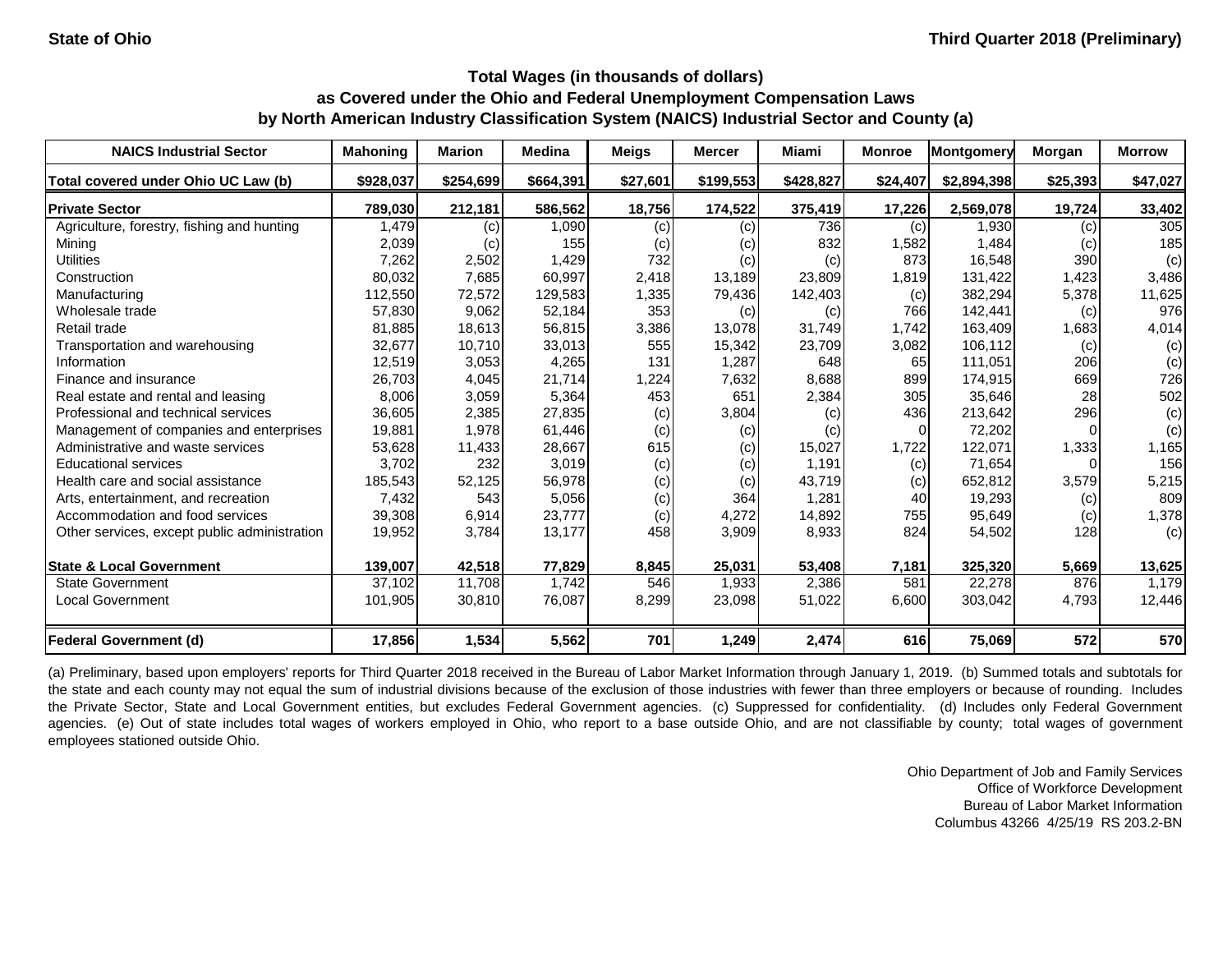| <b>NAICS Industrial Sector</b>               | <b>Muskingum</b> | <b>Noble</b> | <b>Ottawa</b> | <b>Paulding</b> | Perry    | Pickaway  | <b>Pike</b> | Portage   | <b>Preble</b> | Putnam    |
|----------------------------------------------|------------------|--------------|---------------|-----------------|----------|-----------|-------------|-----------|---------------|-----------|
| Total covered under Ohio UC Law (b)          | \$327,631        | \$30,932     | \$146,830     | \$43,191        | \$66,833 | \$160,414 | \$117,030   | \$586,441 | \$102,448     | \$110,050 |
| <b>Private Sector</b>                        | 280,499          | 18,487       | 126,168       | 33,272          | 52,991   | 108,167   | 104,253     | 449,537   | 86,736        | 95,361    |
| Agriculture, forestry, fishing and hunting   | 160              |              | 895           | (c)             | 106      | (c)       | (c)         | 1,318     | (c)           | (c)       |
| Mining                                       | 7,372            | 1,012        | 1,872         | (c)             | 6,210    | (c)       | (c)         | 3,942     | (c)           | (c)       |
| <b>Utilities</b>                             | 5,349            | 61           | (c)           | (c)             | 710      | (c)       | (c)         | (c)       | (c)           | (c)       |
| Construction                                 | 14,988           | 1,358        | 8,518         | 855             | 11,424   | 15,048    | 6,056       | 30,752    | 4,105         | 10,233    |
| Manufacturing                                | 38,007           | 3,657        | 30,373        | 13,667          | 11,359   | 32,203    | 8,400       | 143,513   | 46,813        | 44,655    |
| Wholesale trade                              | 11,759           | 995          | (c)           | (c)             | 1,913    | (c)       | (c)         | 48,860    | (c)           | 5,799     |
| Retail trade                                 | 31,620           | 1,533        | 11,335        | 2,085           | 4,246    | 10,432    | 6,057       | 44,333    | 8,284         | 6,438     |
| Transportation and warehousing               | 20,264           | 2,432        | 4,387         | 2,333           | 450      | 7,680     | 5,421       | (c)       | 3,448         | (c)       |
| Information                                  | 5,632            | 114          | 476           | 149             | 254      | 330       | 313         | 5,912     | 247           | 634       |
| Finance and insurance                        | 9,302            | 1,172        | 3,603         | 1,140           | 1,522    | 3,056     | 2,486       | 8,265     | 2,115         | 3,402     |
| Real estate and rental and leasing           | 2,050            | 24           | 1,198         | 152             | 65       | 1,010     | 425         | 3,935     | 425           | 335       |
| Professional and technical services          | 10,920           | 2,630        | 2,030         | 744             | 911      | 1,960     | (c)         | 23,228    | (c)           | 2,605     |
| Management of companies and enterprises      | 3,101            | (c)          | 996           | (c)             | 1,438    | 1,519     | (c)         | 13,074    | (c)           | 01        |
| Administrative and waste services            | 11,323           | (c)          | 2,445         | (c)             | 3,087    | 5,000     | 46,402      | 10,409    | 1,429         | 2,934     |
| <b>Educational services</b>                  | 5,124            |              | (c)           | (c)             | (c)      | (c)       | (c)         | 4,201     | 119           | (c)       |
| Health care and social assistance            | 78,952           | 1,666        | (c)           | (c)             | (c)      | (c)       | (c)         | 46,470    | 7,601         | (c)       |
| Arts, entertainment, and recreation          | 1,412            | (c)          | 5,922         | 88              | 83       | 608       | (c)         | 2,703     | 105           | 350       |
| Accommodation and food services              | 13,284           | (c)          | 16,142        | 708             | 1,514    | 4,833     | (c)         | 23,781    | 3,777         | 2,293     |
| Other services, except public administration | 9,882            | 380          | 2,774         | 460             | 681      | 1,890     | 1,144       | 11,178    | 1,782         | 1,450     |
| <b>State &amp; Local Government</b>          | 47,132           | 12,445       | 20,662        | 9,919           | 13,842   | 52,247    | 12,777      | 136,904   | 15,712        | 14,689    |
| <b>State Government</b>                      | 4,024            | 7,920        | 2,352         | 499             | 652      | 24,446    | 1,153       | (c)       | 1,013         | 640       |
| <b>Local Government</b>                      | 43,108           | 4,525        | 18,310        | 9,420           | 13,190   | 27,801    | 11,624      | (c)       | 14,699        | 14,049    |
| <b>Federal Government (d)</b>                | 3,034            | 222          | 5,274         | 561             | 676      | 1,213     | 1,043       | 4,910     | 845           | 806       |

(a) Preliminary, based upon employers' reports for Third Quarter 2018 received in the Bureau of Labor Market Information through January 1, 2019. (b) Summed totals and subtotals for the state and each county may not equal the sum of industrial divisions because of the exclusion of those industries with fewer than three employers or because of rounding. Includes the Private Sector, State and Local Government entities, but excludes Federal Government agencies. (c) Suppressed for confidentiality. (d) Includes only Federal Government agencies. (e) Out of state includes total wages of workers employed in Ohio, who report to a base outside Ohio, and are not classifiable by county; total wages of government employees stationed outside Ohio.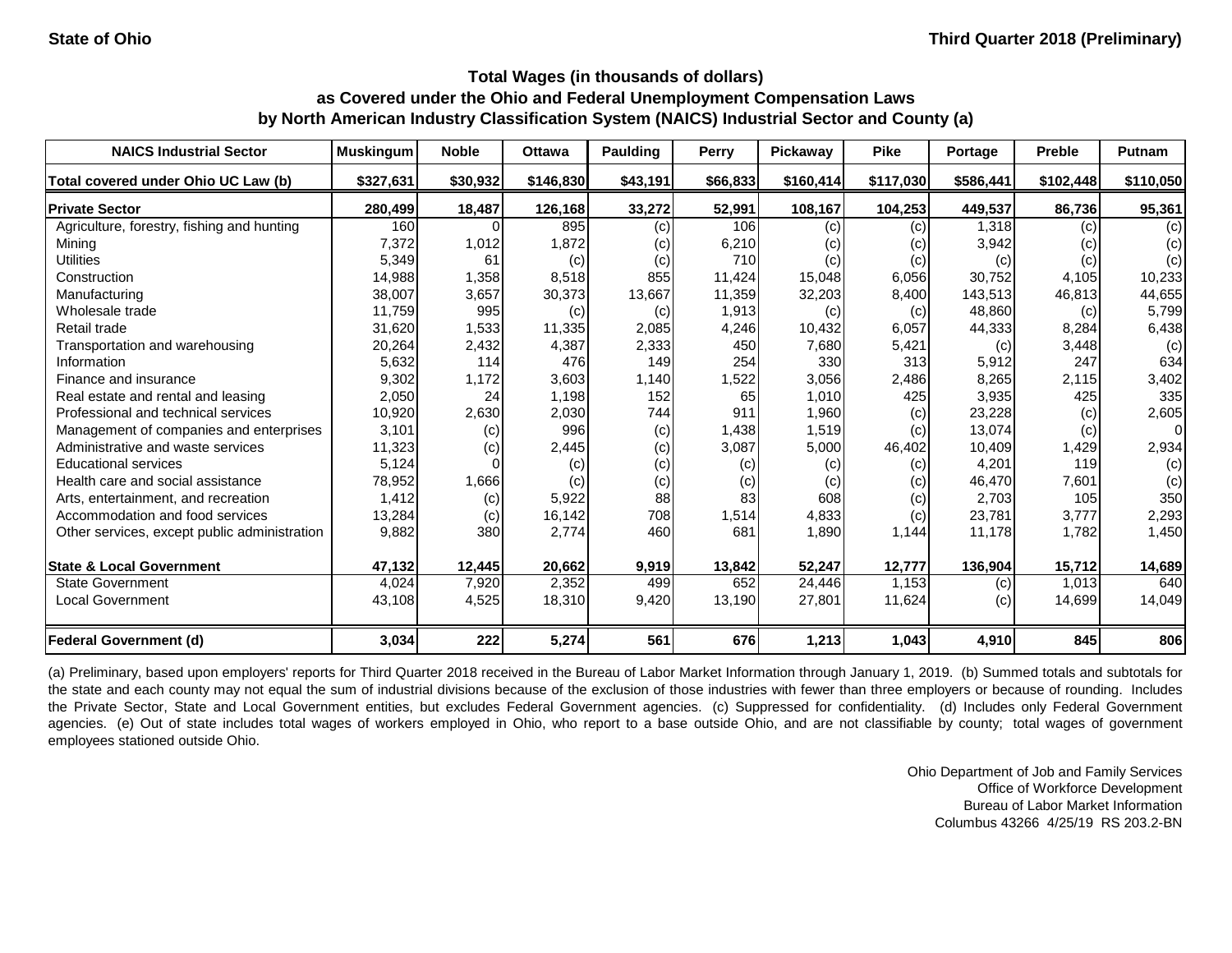| <b>NAICS Industrial Sector</b>               | <b>Richland</b> | <b>Ross</b> | <b>Sandusky</b> | <b>Scioto</b> | <b>Seneca</b> | <b>Shelby</b> | <b>Stark</b> | <b>Summit</b> | <b>Trumbull</b> | Tuscarawas |
|----------------------------------------------|-----------------|-------------|-----------------|---------------|---------------|---------------|--------------|---------------|-----------------|------------|
| Total covered under Ohio UC Law (b)          | \$491,484       | \$296,400   | \$259,784       | \$217,512     | \$179,192     | \$332,206     | \$1,639,917  | \$3,160,724   | \$674,599       | \$357,752  |
| <b>Private Sector</b>                        | 410,428         | 238,396     | 229,631         | 163,257       | 152,915       | 306,876       | 1,449,514    | 2,831,360     | 576,272         | 309,449    |
| Agriculture, forestry, fishing and hunting   | (c)             | 550         | (c)             | (c)           | 535           | 1,334         | 2,690        | 336           | 686             | 1,178      |
| Mining                                       | (c)             | 232         | (c)             | (c)           | 2,130         |               | 9,122        | 2,215         | 857             | 15,774     |
| <b>Utilities</b>                             | (c)             | 4,032       | 1,059           | 2,027         | 2,222         | (c)           | 12,626       | 21,780        | 3,661           | 1,926      |
| Construction                                 | 28,403          | 9,301       | 13,331          | 6,429         | 12,412        | 26,521        | 120,564      | 178,563       | 35,910          | 37,414     |
| Manufacturing                                | 125,289         | 67,931      | 114,630         | 18,094        | 51,357        | 190,663       | 359,328      | 396,145       | 182,105         | 91,198     |
| Wholesale trade                              | 20,737          | 6,902       | 6,960           | 3,941         | 7,958         | 15,708        | 74,986       | 207,213       | 28,148          | 13,964     |
| Retail trade                                 | 42,701          | 25,805      | 17,189          | 20,484        | 14,823        | 11,684        | 124,901      | 230,129       | 68,452          | 27,156     |
| Transportation and warehousing               | (c)             | 10,016      | 8,351           | 4,796         | 7,067         | (c)           | 39,198       | 112,501       | 27,939          | 11,114     |
| Information                                  | 5,738           | 3,303       | 1,170           | 1,196         | 1,077         | 1,341         | 15,218       | 63,931        | 4,344           | 2,326      |
| Finance and insurance                        | 12,497          | 5,954       | 5,309           | 3,800         | 5,099         | 4,156         | 71,428       | 171,870       | 16,171          | 8,314      |
| Real estate and rental and leasing           | 2,519           | 924         | 3,762           | 1,801         | 517           | 883           | 14,177       | 30,136        | 8,202           | 3,180      |
| Professional and technical services          | 9,217           | 2,568       | 3,865           | 7,243         | (c)           | (c)           | 75,190       | 214,232       | 12,225          | 10,690     |
| Management of companies and enterprises      | 1,639           | 3,417       | 4,517           | 727           | (c)           | (c)           | 23,530       | 345,483       | 11,409          | 2,582      |
| Administrative and waste services            | 23,873          | 6,705       | 6,324           | 3,139         | 3,918         | 7,051         | 72,004       | 129,636       | 31,318          | 14,233     |
| <b>Educational services</b>                  | 2,608           | 397         | (c)             | 736           | 9,829         | 714           | 22,376       | 26,267        | 3,443           | 726        |
| Health care and social assistance            | 87,873          | 74,249      | (c)             | 74,957        | 19,848        | 19,452        | 295,631      | 514,639       | 98,758          | 44,533     |
| Arts, entertainment, and recreation          | 2,152           | 880         | 1,370           | 226           | 279           | 383           | 10,225       | 31,281        | 3,208           | 1,855      |
| Accommodation and food services              | 17,920          | 12,537      | 7,814           | 9,692         | 6,671         | 4,551         | 67,438       | 91,408        | 25,381          | 13,625     |
| Other services, except public administration | 7,250           | 2,694       | 4,267           | 3,766         | 3,155         | 4,907         | 38,882       | 63,594        | 14,056          | 7,661      |
| <b>State &amp; Local Government</b>          | 81,056          | 58,004      | 30,153          | 54,255        | 26,277        | 25,330        | 190,403      | 329,364       | 98,327          | 48,303     |
| State Government                             | 24,730          | 26,636      | 1,529           | 20,600        | 4,658         | 3,855         | 21,879       | 66,719        | 11,893          | 6,961      |
| <b>Local Government</b>                      | 56,326          | 31,368      | 28,624          | 33,655        | 21,619        | 21,475        | 168,524      | 262,645       | 86,434          | 41,342     |
| <b>Federal Government (d)</b>                | 9,596           | 26,979      | 1,400           | 2,312         | 1,375         | 847           | 14,558       | 30,798        | 7,298           | 3,582      |

(a) Preliminary, based upon employers' reports for Third Quarter 2018 received in the Bureau of Labor Market Information through January 1, 2019. (b) Summed totals and subtotals for the state and each county may not equal the sum of industrial divisions because of the exclusion of those industries with fewer than three employers or because of rounding. Includes the Private Sector, State and Local Government entities, but excludes Federal Government agencies. (c) Suppressed for confidentiality. (d) Includes only Federal Government agencies. (e) Out of state includes total wages of workers employed in Ohio, who report to a base outside Ohio, and are not classifiable by county; total wages of government employees stationed outside Ohio.